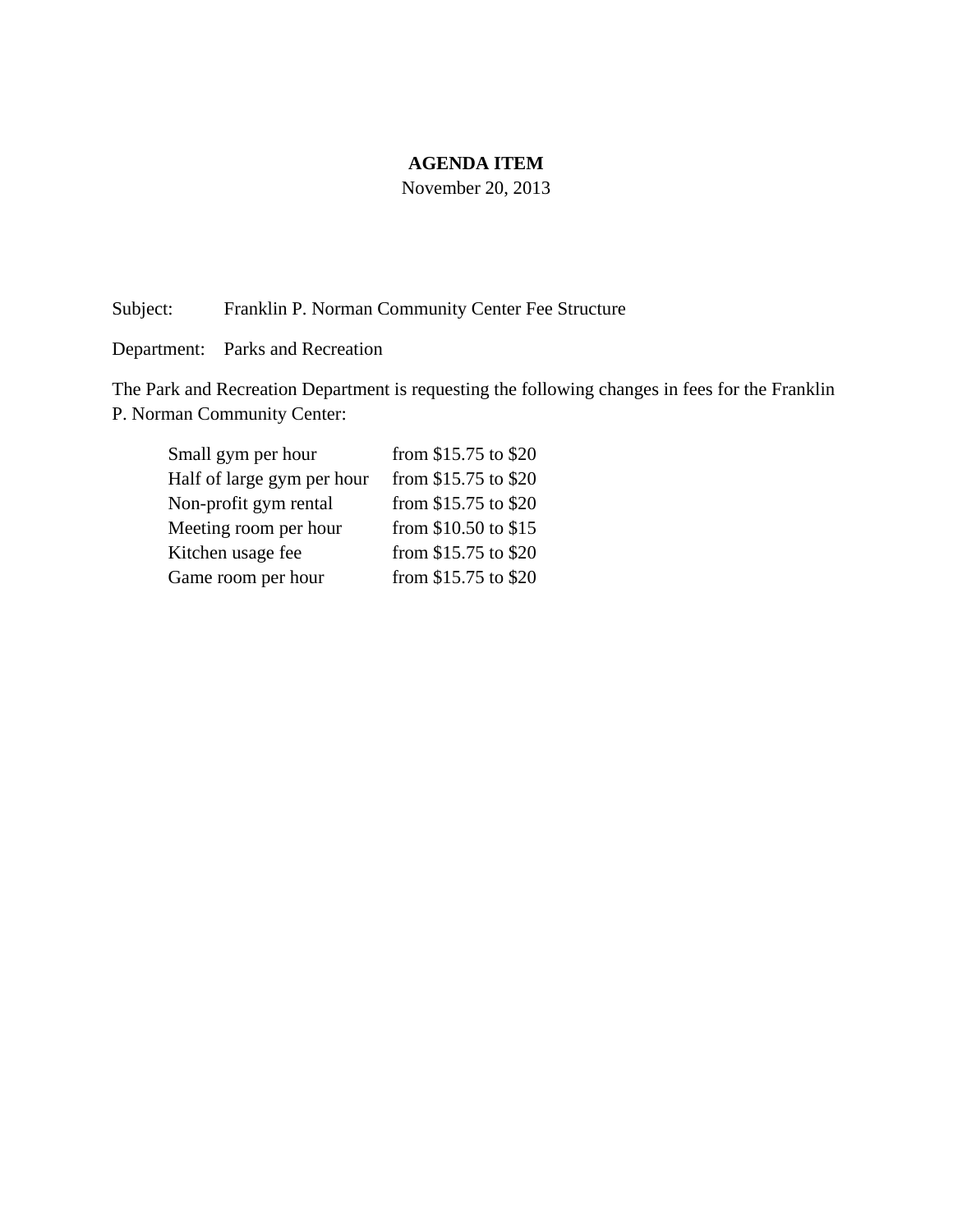## **BILL NO. 2013-060 ORDINANCE NO.7928**

# **A SPECIAL ORDINANCE OF THE CITY OF NEVADA, MISSOURI ESTABLISHING A FEE STRUCTURE FOR THE USE OF THE FRANKLIN P NORMAN COMMUNITY CENTER.**

## **BE IT ORDAINED BY THE CITY COUNCIL OF THE CITY OF NEVADA, MISSOURI, THAT:**

**Section 1.** The following fees for use of the Franklin P Norman Community Center shall become effective January 1, 2014.

| <b>Gym rental</b>                                 | 2013 |
|---------------------------------------------------|------|
| Small Gym (per hour)                              | \$20 |
| Half of Large Gym (per hour)                      | \$20 |
| Non-profit Gym Rental                             | \$20 |
|                                                   |      |
| <b>Non-Profit Gym Rental</b>                      |      |
| <b>Usage Fee</b>                                  | \$20 |
|                                                   |      |
| <b>Room Rental</b>                                |      |
| Meeting Room #1 (25 people max per hour) per hour | \$15 |
| Meeting Room #2 (25 people max per hour) per hour | \$15 |
| Meeting Room #3 (25 people max per hour) per hour | \$15 |
| Kitchen Usage Fee                                 | \$20 |
| Kitchen Deposit                                   | \$50 |
|                                                   |      |
| <b>Non-Profit (Reservation and Clean-up Fee)</b>  |      |
| Meeting Room #1 (25 people max per hour)          | \$15 |
| Meeting Room #2 (25 people max per hour)          | \$15 |